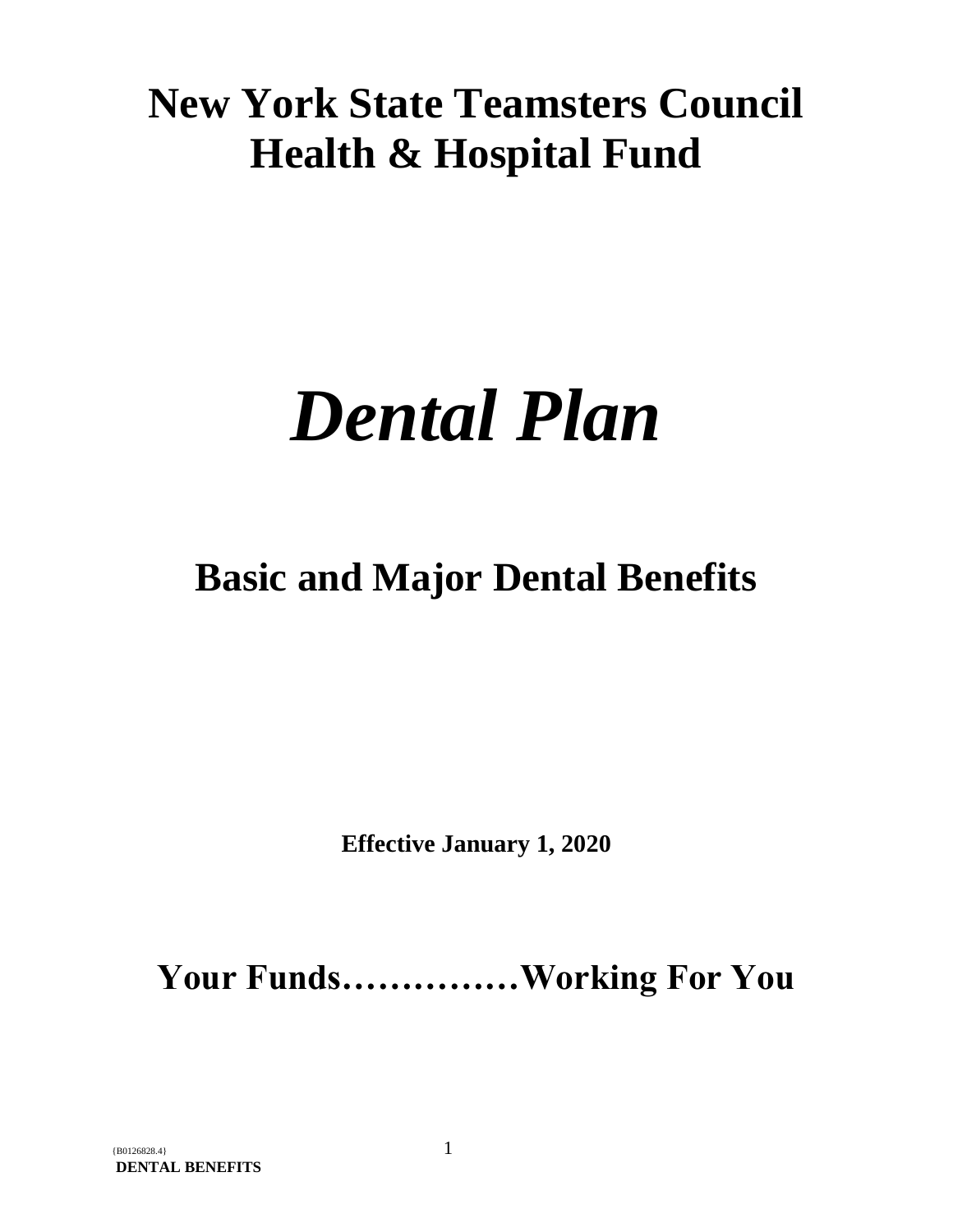# **TABLE OF CONTENTS**

| <b>SECTION 1:</b> ELIGIBILITY RULES FOR NEW PARTICIPANTS AND NEW |
|------------------------------------------------------------------|
|                                                                  |
|                                                                  |
|                                                                  |
|                                                                  |
|                                                                  |
|                                                                  |
|                                                                  |
|                                                                  |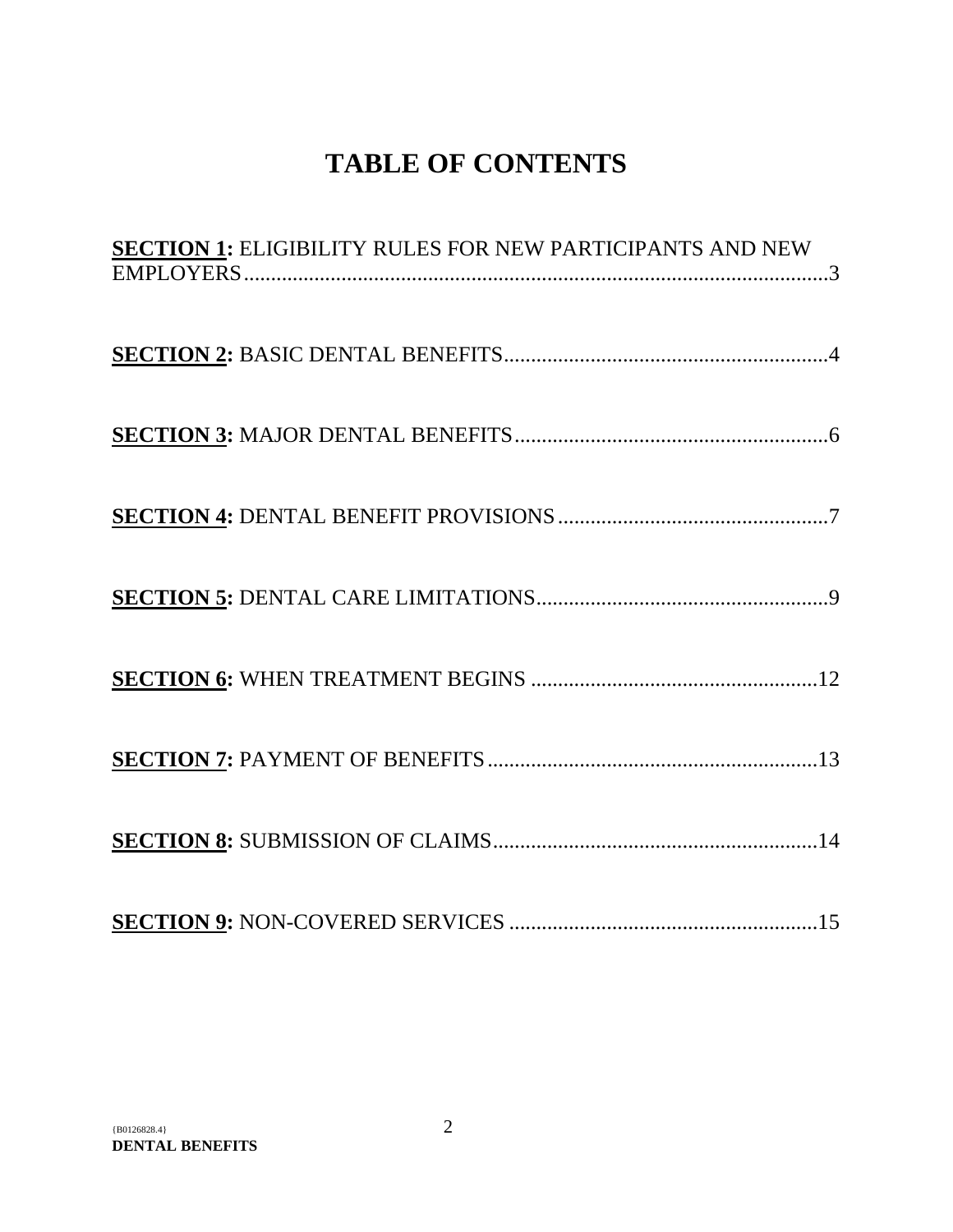# **BASIC AND MAJOR DENTAL BENEFITS**

Basic and Major Dental Benefits ("Plan") are self-funded by the New York State Teamsters Council Health & Hospital Fund ("Fund") and administered by Lifetime Benefit Solutions.

> Lifetime Benefit Solutions 333 Butternut Drive Syracuse, New York 13214 Claims Mailing Address: P.O. Box 780 Liverpool, New York 13088-0780 Telephone: 1-877-264-4861 or 1-315-671-9811 Website: [www.LifetimeBenefitSolutions.com](http://www.lifetimebenefitsolutions.com/)

# **SECTION 1**

# <span id="page-2-0"></span>**ELIGIBILITY RULES FOR NEW PARTICIPANTS AND NEW EMPLOYERS**

Eligibility for Basic Dental Benefits provided by the Fund is determined by the Fund in accordance with the Fund's Eligibility Rules which are contained in the General Eligibility & ERISA Rights Information booklet provided by the Fund. You must complete one year of **continuous** eligibility before you or your dependents become eligible for Major Dental Benefits.

#### OPT OUT

Participants may opt out of the Dental Benefit at any time; if you would like to opt out, please contact the Fund Office for additional information.

# **DENTAL BENEFIT OPTIONS**

The Dental Benefit Options available under the Plan.

Option 1: Full Basic and Major Dental Benefits with \$5,000 Annual Limit per Individual

Option 2: Full Basic and Major Dental Benefits with \$750 Annual Limit per Individual

Option 3: Full Basic Dental Benefits only

The Dental Benefit Option that applies to you and your dependents is determined by the contribution rate paid to the Fund and the Benefit Selection Form signed by your employer and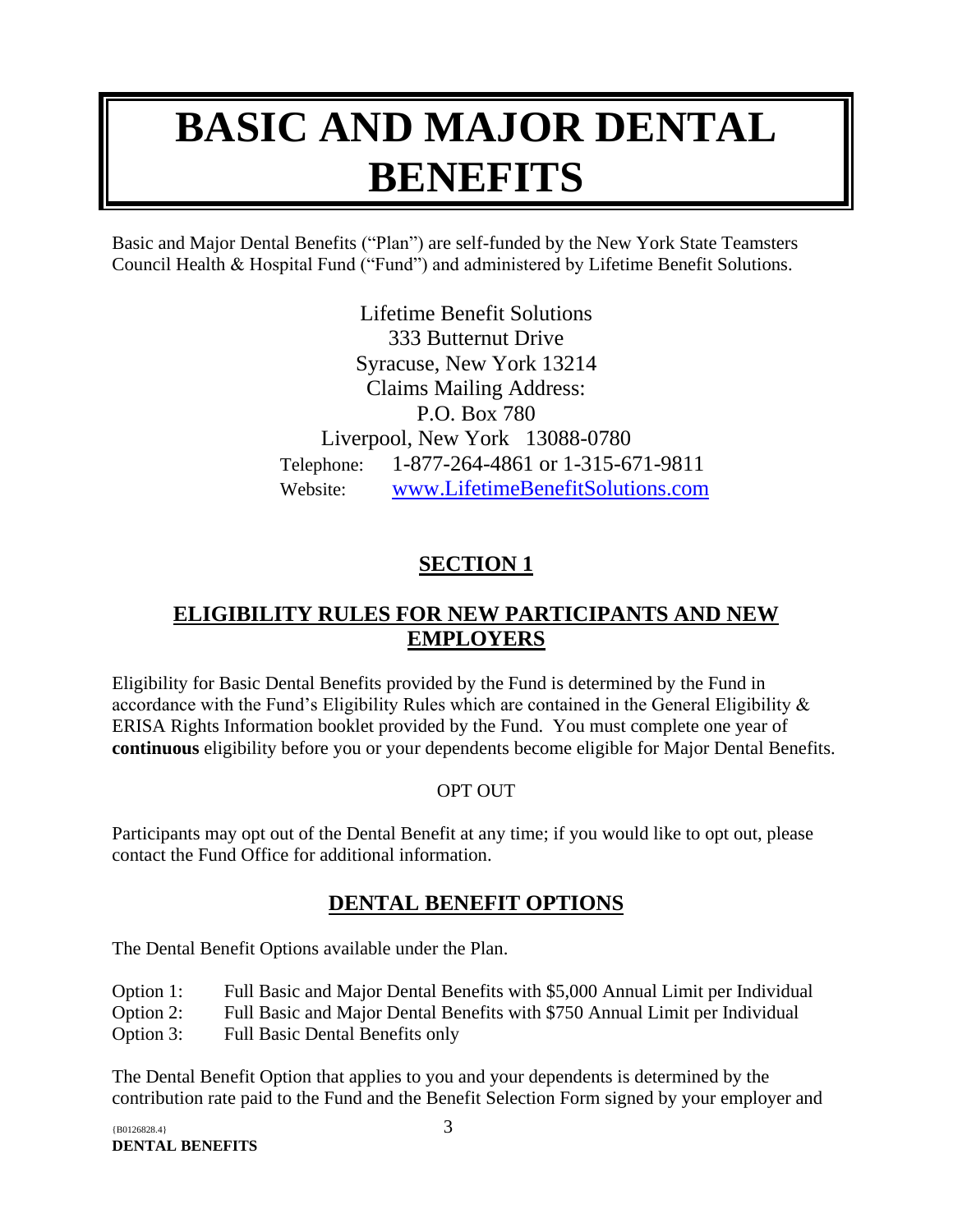your local union. If you have any questions concerning the Dental Benefit Option that applies to you and your dependents, you may contact the Fund Office.

# **SECTION 2**

# **BASIC DENTAL BENEFITS**

#### <span id="page-3-0"></span>**Basic Dental coverage includes the following services:**

#### **1. Diagnostic**

- **a.** Oral exams Initial, Periodic & Emergency Treatment (2 per person per calendar year)
- **b.** Radiographs Complete series, Panorex, Periapicals and Bitewings. The Plan allows one full mouth complete series or one Panorex X-ray per person in any thirty-six (36) month period. The Plan allows for bitewings twice per calendar year.

#### **2. Preventive**

- **a.** Dental Prophylaxis (2 per person per calendar year)
- **b.** Fluoride Treatments (Limited to persons less than age 19 and limited to one treatment per person per calendar year)
- **c.** Sealants (Limited to person less than age 19, applies to molars and premolars only, and to one treatment per tooth in a three (3) year period)
- **d.** Space Maintainers (Limited to persons less than age 19 and a total of two (2) per person)

#### **3. Basic Restorative (Fillings)**

- **a.** Amalgams (Primary and Permanent teeth)
- **b.** Composite (Primary and Permanent teeth)

#### **4. Endodontics (Root Canal Therapy)**

#### **5. Periodontics (Gum Treatment)**

- **a.** Flap entry and closure is part of the allowance for Osseous surgery and Osseous graft and not a separate dental service.
- **b.** Periodontal Maintenance Treatment (2 per person per calendar year following active treatment)

#### **6. Maintenance of Prosthodontics**

- **a.** Complete and partial dentures. Any adjustments of or repair to a denture or partial denture within six (6) months of its installation is not a separate covered dental service.
- **b.** Re-cementing a crown or bridge
- **c.** Crown repair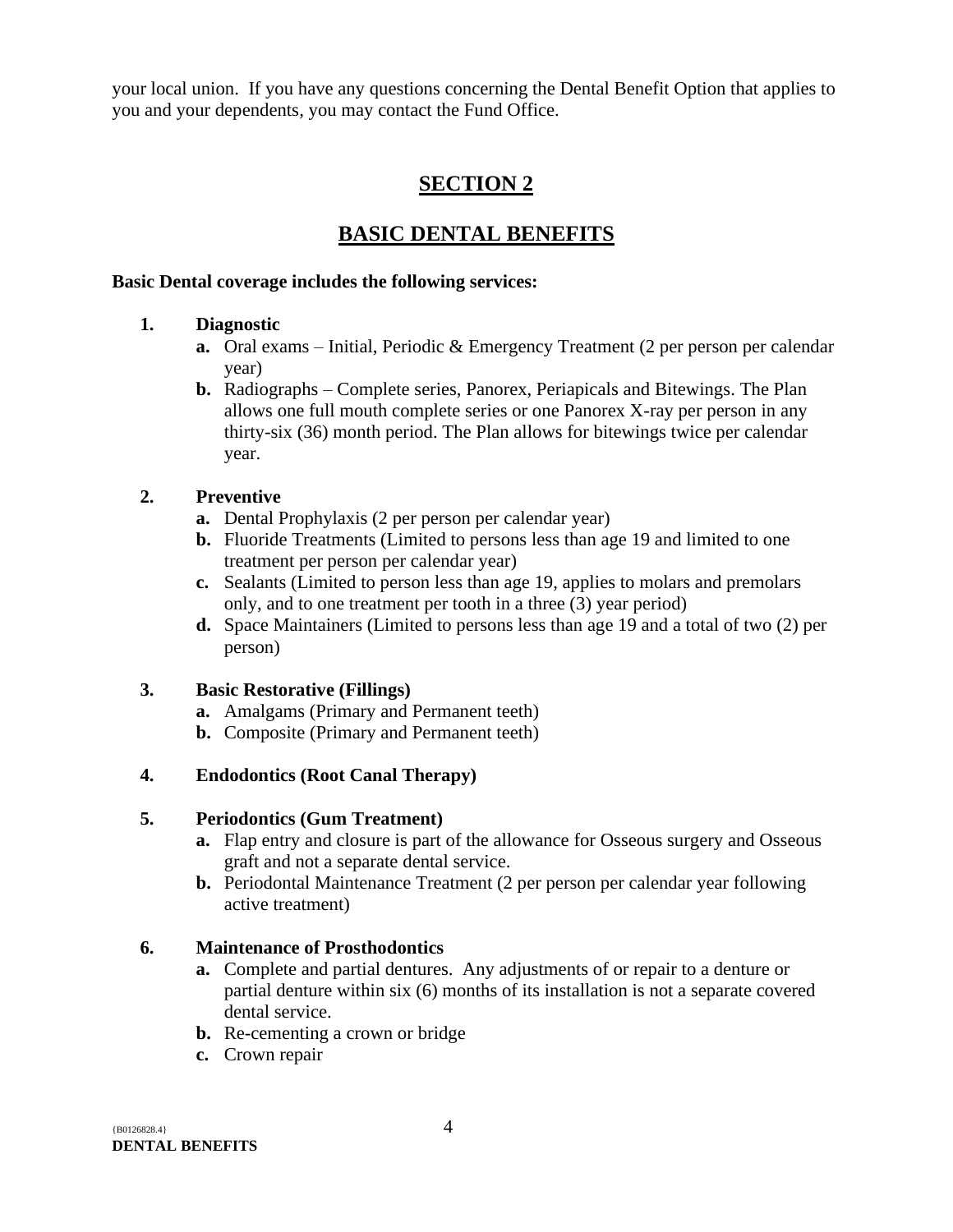#### **7. Oral Surgery**

- **a.** Simple Extractions
- **b.** Surgical Extractions
- **c.** Soft tissue Impaction
- **d.** Partial Bony Impaction
- **e.** Complete Bony Impaction
- **f.** General Anesthesia or Intravenous Sedation only allowed in connection with surgical extractions (Nitrous Oxide sedation is not a covered treatment)

Local anesthetic, analgesic and routine post-operative care for extraction and other oral surgery are part of the allowance for each dental service.

Payment for covered services under this Plan is based upon allowable amounts as approved by the Fund. A complete Schedule of Allowances is available from the Fund Office or Lifetime Benefit Solutions. You are responsible for any amounts not paid by the Fund.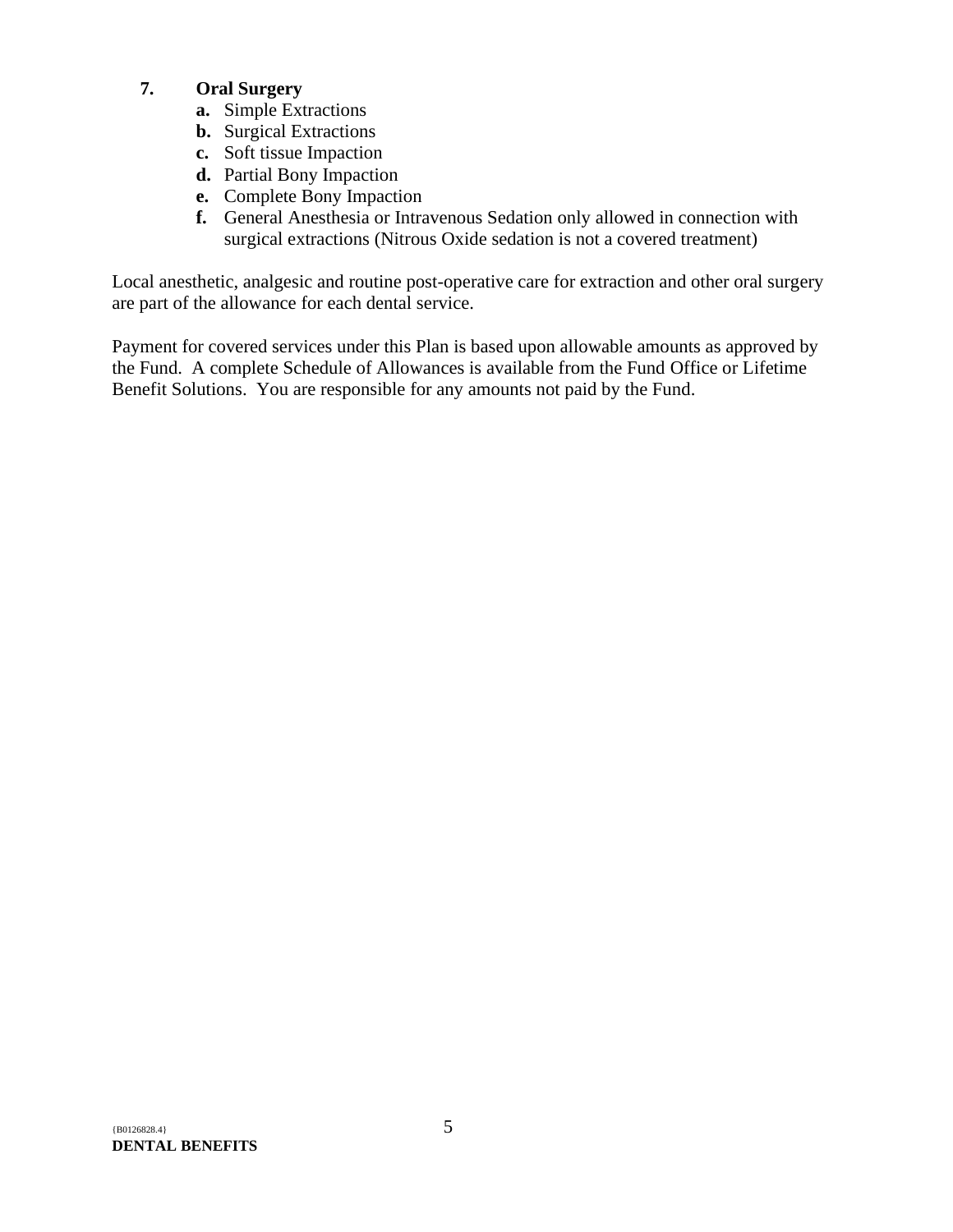# **MAJOR DENTAL BENEFITS**

#### <span id="page-5-0"></span>**Major Dental coverage includes the following services:**

- **1.** Crowns (Porcelain; porcelain fused to metal, full cast; ¾ cast)
- **2.** Complete Dentures
- **3.** Partial Dentures
- **4.** Fixed Bridges (Abutments and Pontics)
- **5.** Orthodontics (Charges in excess of Plan Allowance are the responsibility of the patient)

#### **All services covered under Major Dental Coverage require a Pre-determination of Benefits to be completed prior to the start of any service.**

Payment for covered services under this Plan is based upon allowable amounts as approved by the Fund. A complete Schedule of Allowances is available from the Fund Office or Lifetime Benefit Solutions. You are responsible for any amounts not paid by the Fund.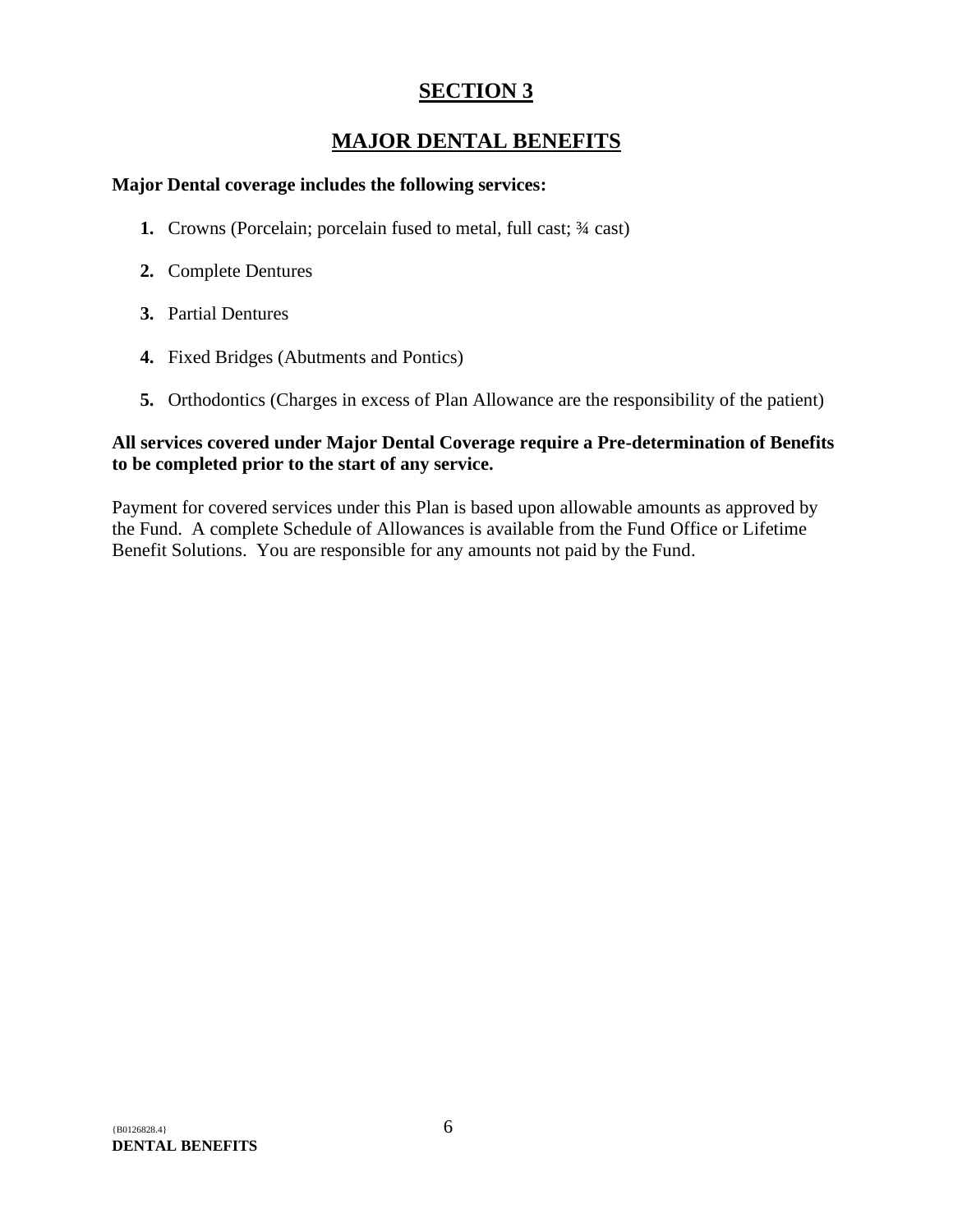# **DENTAL BENEFIT PROVISIONS**

# **PRE-DETERMINATION OF BENEFITS**

<span id="page-6-0"></span>A Pre-determination of Benefits **must** be completed and filed with Lifetime Benefit Solutions for a proposed course of treatment for any of the following:

- **1.** Complete Dentures;
- **2.** Partial Dentures;
- **3.** Crowns;
- **4.** Bridgework; or
- **5.** Orthodontic Treatment

It is also recommended that a Pre-determination of Benefits be submitted for the following procedures:

- **1.** A treatment course which will exceed **\$300** in cost;
- **2.** Root canal therapy;
- **3.** Crowns;
- **4.** Periodontal treatment; or
- **5.** Extensive oral surgery.

The dentist must send a written report showing the planned treatment to Lifetime Benefit Solutions. An estimate of the dentist's charges must also be submitted. You and your dentist will be notified of any benefits payable within 15 days of receipt of all necessary information.

The pre-determination of benefits evaluation does not guarantee final payment; it is an estimate only. Final payment will be based upon such factors as the actual work completed, patient enrollment eligibility, any primary plan coverage, plan schedule and benefit maximums in effect on the date the services are rendered. A pre-determination of benefits will remain valid for six (6) months from the date of issue.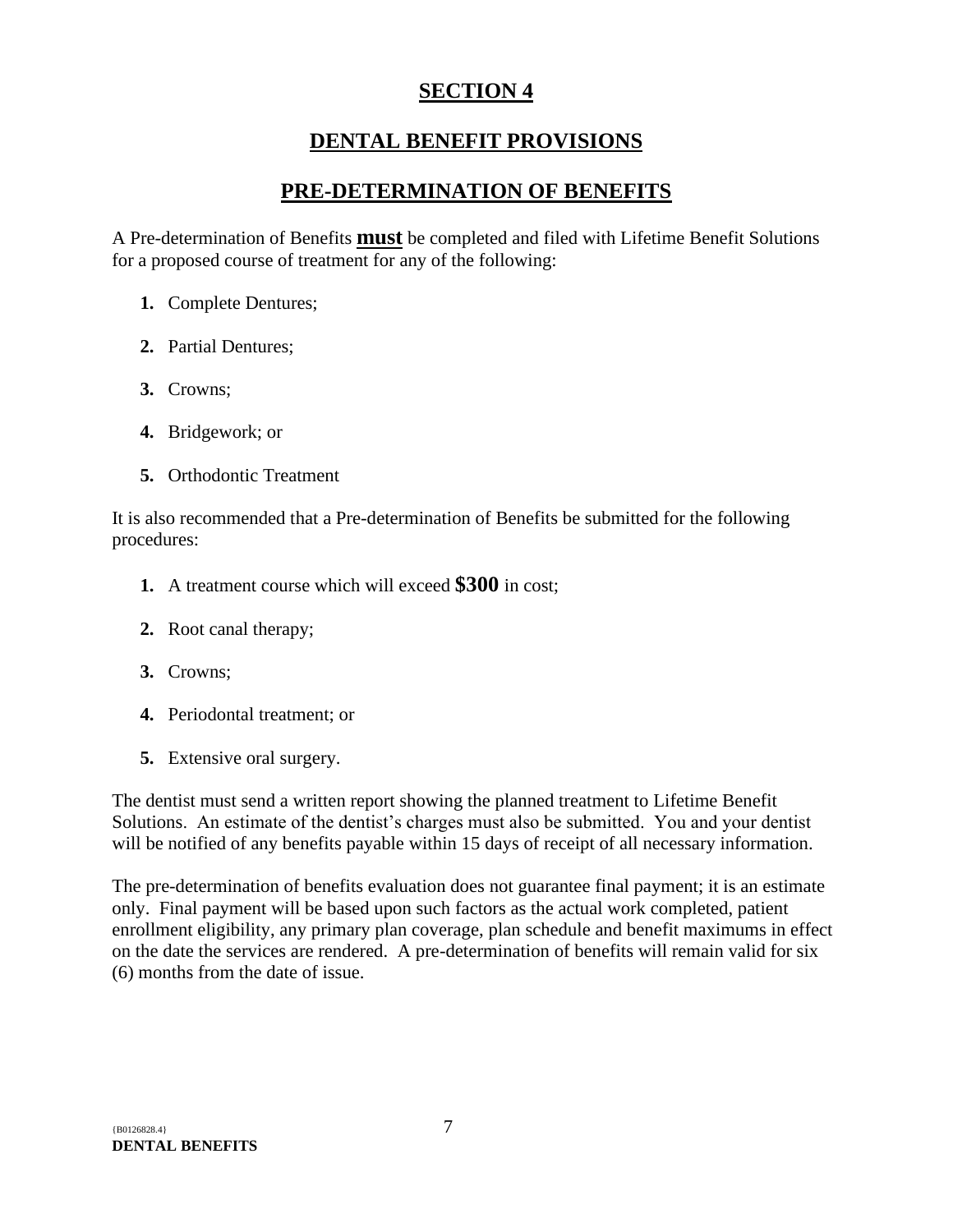#### **Alternate Procedure**

If Lifetime Benefit Solutions determines that the alternate procedures or an alternate course of treatment can be performed to correct a dental condition, benefits covered under the Plan will be considered for the least costly procedure which Lifetime Benefit Solutions determines:

- is customarily used nationwide for the treatment of the dental condition; and
- are deemed by the dental profession to be appropriate for treatment of the dental condition; and
- meets broadly accepted national standards of dental practice.

If you elect to proceed with the originally proposed course of treatment, benefits are limited to the eligible benefits as determined by Lifetime Benefit Solutions in accordance with the above rules. Additional charges will be your responsibility.

If a treatment plan is not provided to Lifetime Benefit Solutions in advance, benefits will be paid on the basis of the alternate procedures, which would have been proposed had a treatment plan been submitted. This amount may be less than the amount which otherwise would be payable.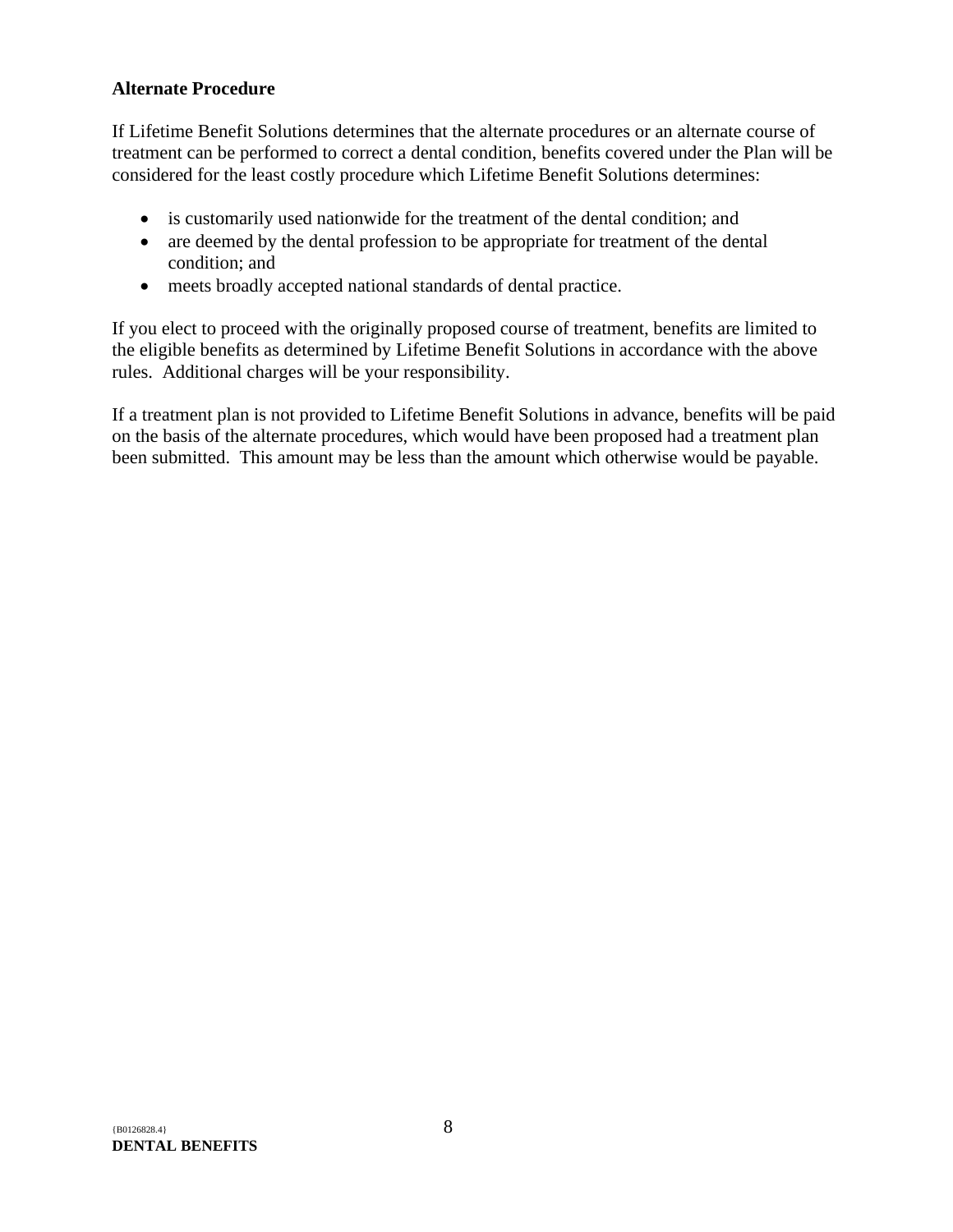### **DENTAL CARE LIMITATIONS**

#### <span id="page-8-0"></span>**Orthodontic Lifetime Maximum**

Members and Dependents is \$3,200.00 per individual.

#### **Clinical Oral Examinations**

Maximum of two (2) per calendar year.

#### **Radiographs**

Bitewings twice per calendar year. One full mouth complete series or one Panorex every thirty-six (36) months.

#### **Prophylaxis**

- **a.** Routine Maximum of two (2) per calendar year.
- **b.** Periodontal Maintenance Maximum of two (2) per calendar year following active treatment.

#### **Fluoride Treatments**

Only to age 19 and limited to one (1) per calendar year.

#### **Space Maintainers**

Only to age 19 and limited to two (2) per person.

#### **Temporary Fillings**

Not Covered.

#### **Pulp Capping/Cement Bases**

These are considered integral parts of the restoration and are not covered per se.

#### **Crown and Gold Fillings**

Limited to one (1) crown per tooth for a period of five (5) years. The Fund will pay for crowns and gold filling only if the tooth cannot be restored.

#### **Extractions**

Routine removal of tooth or a retained root. This fee will include local anesthesia and any necessary x-rays.

#### **Consultation**

Covered **only** for the following specialties: Oral Surgery, Orthodontics, Periodontics and Endodontics. A consultation is not covered on the same day as actual services, except for x-ray examinations.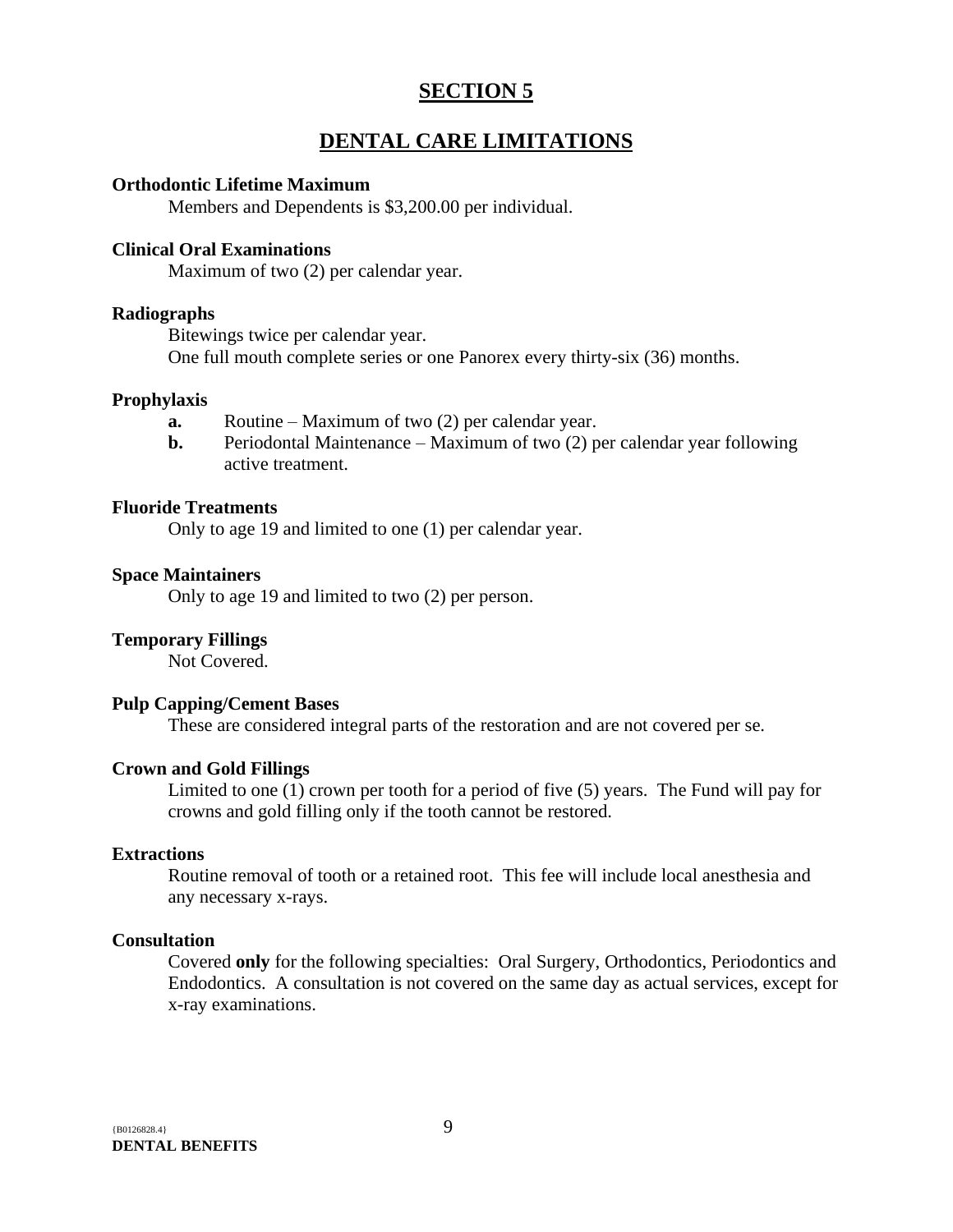#### **Periodontal Surgery**

Repeated periodontal surgery will not be covered for a period of three (3) years. Periodontal scaling/root planing is allowed once per quad per 12 months. One full mouth debridement is allowed every 12 months.

#### **Oral Surgery**

Fractures are to be verified on request by pre and post-operative x-rays and operative reports. Oral surgery allowances include x-ray films taken solely in connection with the surgery, related local anesthesia and pre- and post-operative care. Oral surgery is to be verified on request by pre- and post-operative x-rays and operative reports.

#### **Anesthesia**

Anesthesia (including general anesthesia or intravenous sedation) is only covered in conjunction with oral surgery. No coverage is provided for nitrous oxide sedation.

#### **Prosthetics**

#### *Predetermination Required*

Duplication (Jump) rebase or chairside reline to a denture, partial or full denture, is limited to one (1) per denture per three (3) year period.

The Fund will not pay for fixed or removable splints for periodontal or other reasons, except when a missing tooth is replaced. Only the portion of the splint replacing the missing tooth will be covered. Splints using enamelite or other similar material replacing missing teeth will not be covered.

The Fund will not pay for the rebase or repair of a newly inserted denture (partial or full) for a period of six (6) months following insertion, nor for the addition of a tooth to replace a natural tooth extracted subsequent to insertion, nor for the addition of a clasp.

The Fund will not pay for replacement of a crown, fixed bridge or denture, which is less than five (5) years old.

Implants are **not covered** and crowns and/or pontics over implants are **not covered**.

The Fund will not pay for crowns or pontics for attachment to or clasp purposes unless that tooth is so broken down it cannot be restored properly by fillings. This also applies to a cantilever pontic when used for attachment reasons for a partial in the same jaw.

The Fund will not pay for dental treatment for cosmetic or aesthetic reasons.

Acrylic crowns must be laboratory processed and permanent, and will only be paid as single crowns (never as bridge abutments or splints). Acrylic crowns will only be covered on the six (6) anterior teeth (cuspid to cuspid).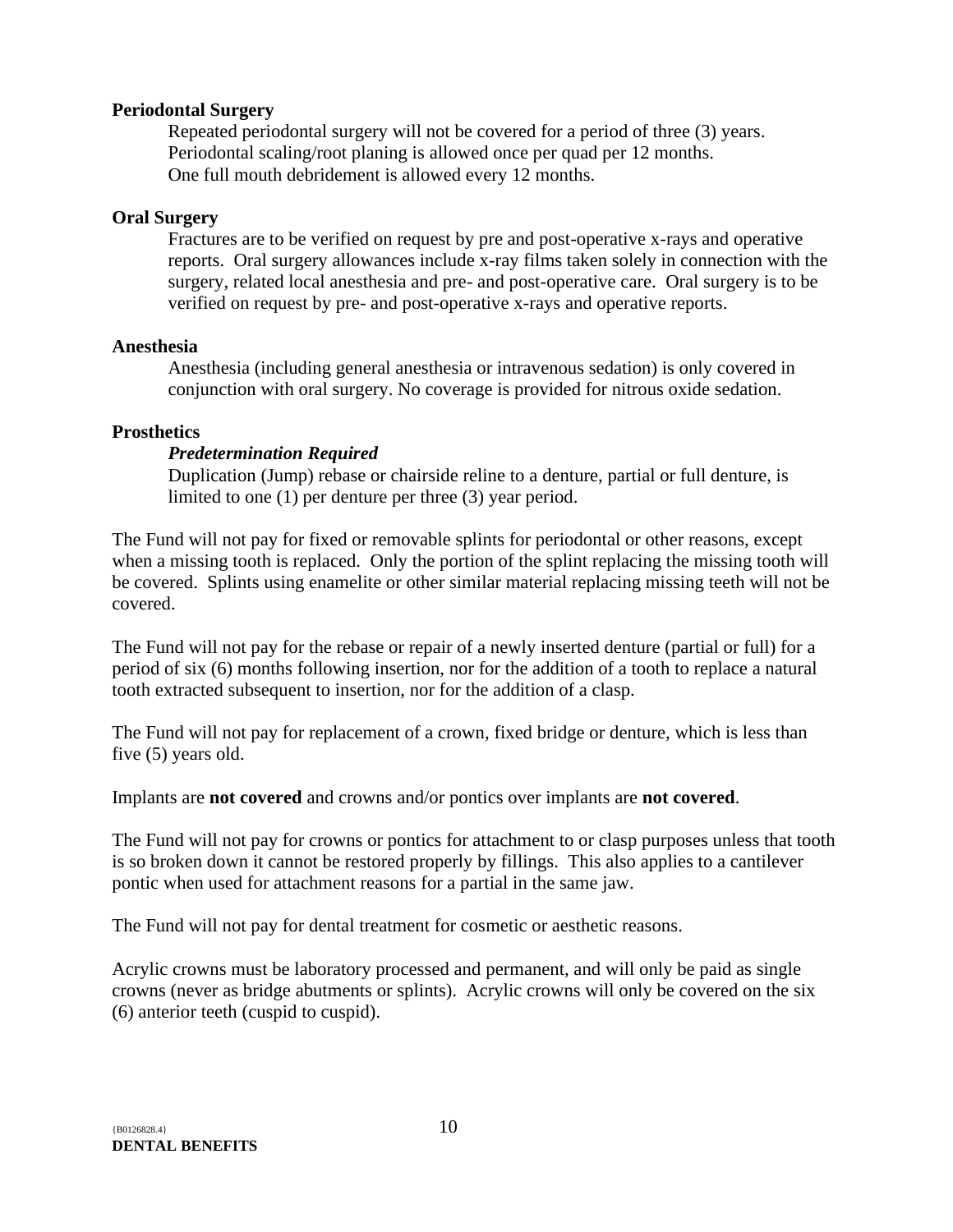#### **The Fund Does Not Cover:**

- **1.** The replacement or substitution for any type of prosthetic service and appliance, if the Fund made any payment toward the cost of the original installation of such service or appliance, unless five (5) years have elapsed since the Fund's previous payment. This exclusion applies even if additional teeth are involved in the replacement or substitution. All allowances for appliances include adjustment for a period of one (1) year.
- **2.** Secondary or multiple abutments. A second crown or inlay used as a support for the primary crown in connection with fixed bridgework is not covered unless the second supportive crown or inlay was required for the restoration of the tooth.
- **3.** Services or appliances used solely as an adjunct to periodontal care, any dental technique, whether for services or appliances, used in the stabilization of teeth unless there are missing teeth involved in the treatment.

#### **ORTHODONTIC:**

#### **Predetermination Required**

If the Fund has previously paid for a preliminary appliance, the amount will be deducted from the appliance benefit.

Habit breaking devices or adjustments thereof are **not covered**.

Each period of active monthly orthodontic treatment is considered a separate dental service. Benefits will not be paid for treatment received for orthodontic services after the termination of coverage or for the monthly treatments when an appliance is inserted before a person is eligible for benefits. However, the full course of treatment, including ongoing monthly treatments, required for orthodontic care with Invisilign® or similar providers shall be considered active monthly orthodontic treatment and covered up to the Lifetime Limit.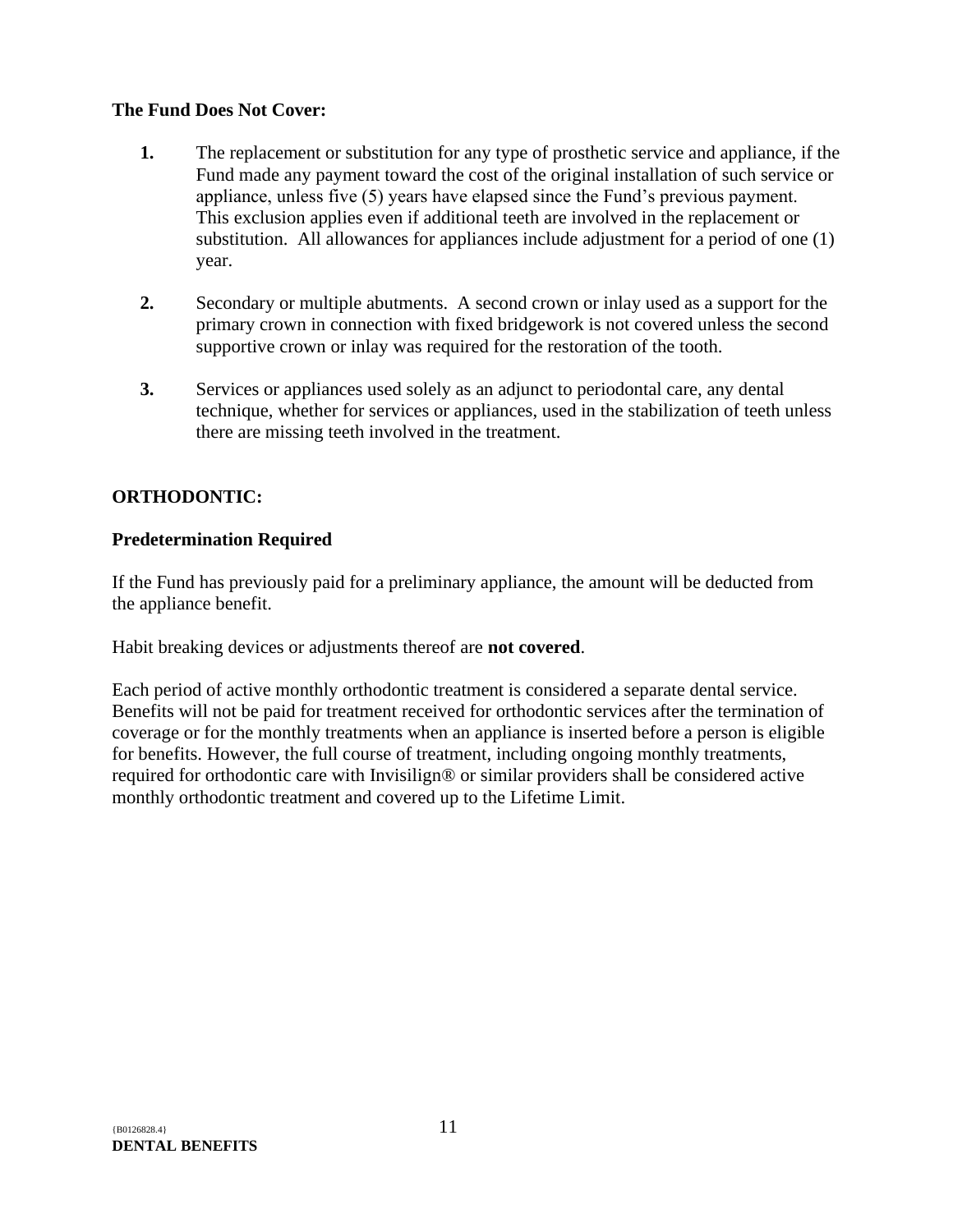# **WHEN TREATMENT BEGINS**

<span id="page-11-0"></span>All dental services will be considered to begin on the date the actual service is performed, regardless of the date the dentist recommended the service.

#### **1. Dentures or Fixed Bridgework**

The incurred date for dentures or bridgework is the date the impression is taken, not the date inserted. In situations where more than one impression is taken, the date of the final impression is considered as the date the expense for the denture or fixed bridge is incurred.

#### **2. Crown**

The expense for crowns will be deemed incurred on the date the tooth was prepared (filed) for crowning, not the date it was cemented in place.

#### **3. Root Canal Therapy**

Root canal therapy will be considered incurred on the date the work on each individual tooth began, regardless of the number of canals and the sequence of visits in their treatment. Visits after the effective date of coverage for treatment that commenced prior to the effective date will not be covered. Treatment to a tooth that commenced prior to the termination date of coverage will be covered.

#### **4. Orthodontia**

Benefits for orthodontic treatment will be provided only for treatment received for an appliance placed after the effective date of these Dental Care Benefits for the individual. The charge for extractions required before appliances are inserted and active treatment begins, will not be regarded as pre-orthodontic care chargeable to the orthodontic maximum. If pre-orthodontic expenses (diagnosis, evaluation, and preorthodontic care) are incurred while eligible for benefits, but the first appliance is not inserted until after eligibility terminates, the course of orthodontic treatment will not be considered as having commenced.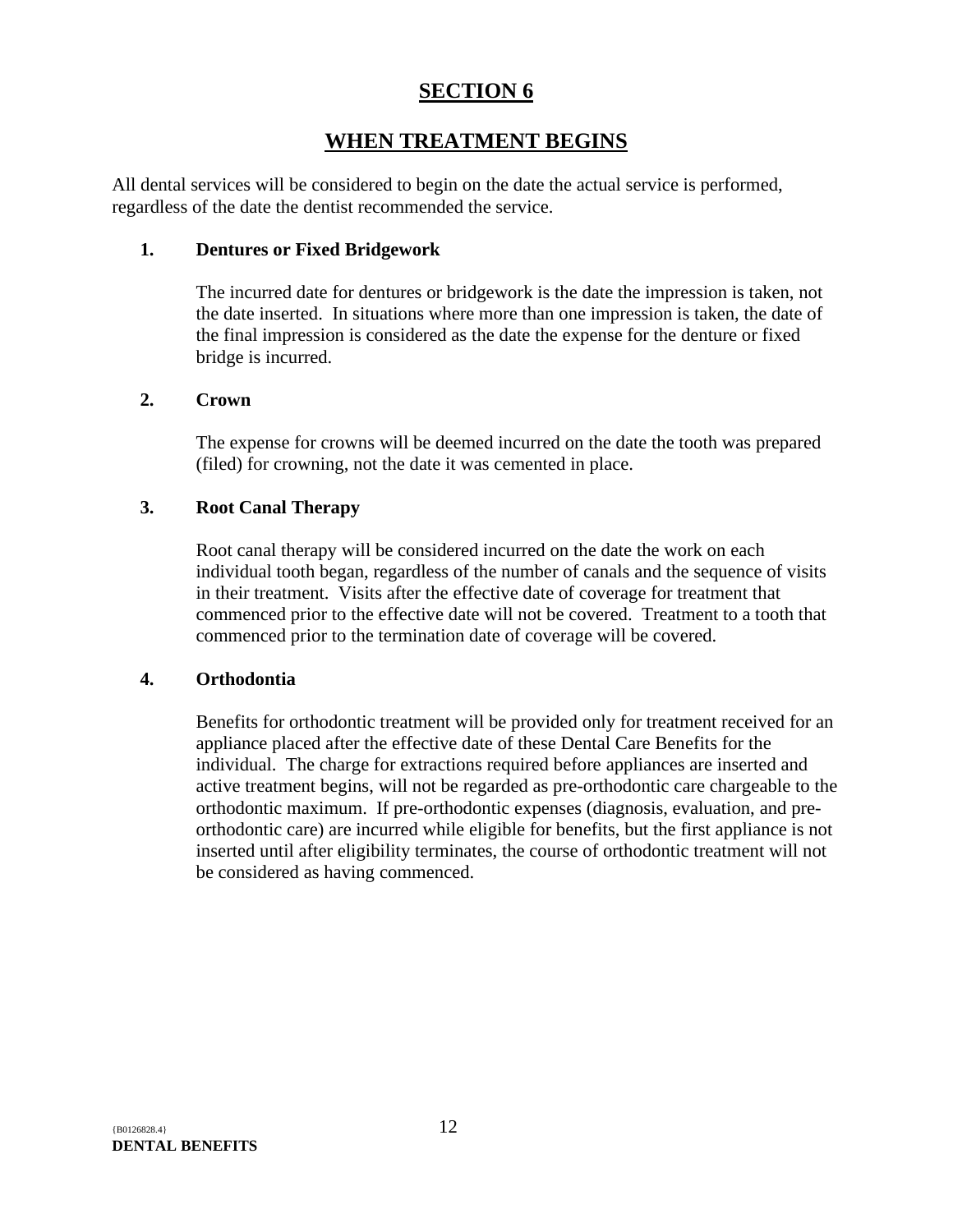# **PAYMENT OF BENEFITS**

<span id="page-12-0"></span>You have the right to select any licensed dentist for treatment or services. The amount paid by the Fund for covered services is based upon the Schedule of Dental Plan Allowances and is determined by the Board of Trustees. Every service or procedure performed by a dentist is assigned an amount based on the American Dental Association (ADA) procedure code. The Fund will pay the lesser of the amount contained in the Schedule of Dental Plan Allowances or the amount charged by the dentist. The payment made by the Fund will be the same whether a Participating Dental Provider or Non-Participating Dental Provider renders the service.

#### **Participating Dental Providers**

A Participating Dental Provider is a dentist who has a signed agreement with the Fund. Participating Dental Providers will accept the Fund's payment as payment in full for covered services. Payments for all covered services will automatically be paid to a Participating Dental Provider. When payment is made to a Participating Dental Provider, you will receive an Explanation of Benefits detailing the payment to the provider. If a service is not covered under the Plan, you are responsible for payment to the Participating Provider for the service.

Lifetime Benefit Solutions will provide information concerning Participating Dental Providers. Also, this information will be available on the Fund's website at *[www.nytfund.org](http://www.nytfund.org/)*, with a link for claim forms and dental providers. As a dental provider's status may change, you should contact Lifetime Benefit Solutions to be certain the dental provider is a Participating Dental Provider with the Fund.

#### **Non-Participating Dental Providers**

A Non-Participating Dental Provider is a dentist who does not have a signed agreement with the Fund. If services are received from a Non-Participating Dental Provider, you will usually have a balance over and above the amount paid by the Fund for which you will be responsible. When services are received from a Non-Participating Provider, payment will be made directly to you, unless there is an assignment of benefits.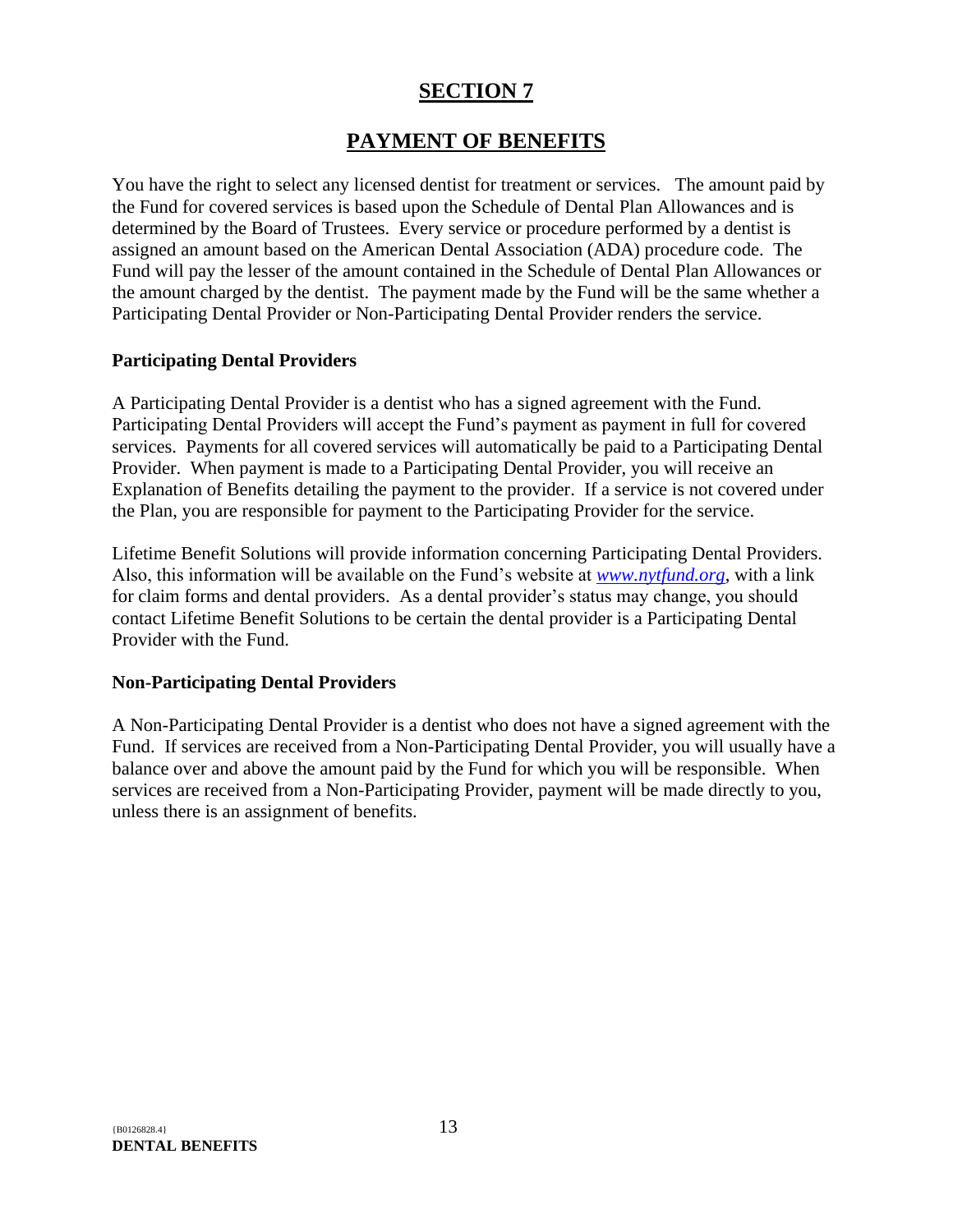# **SUBMISSION OF CLAIMS**

<span id="page-13-0"></span>When you receive services from a Participating Dental Provider, that provider will submit the claim directly to Lifetime Benefit Solutions. Payment will be made directly to the Participating Dental Provider.

If you are treated by a Non-Participating Dental Provider, you will be billed, or may be required to pay the provider at the time services are rendered. You must complete a claim form and submit this along with an itemized bill to Lifetime Benefit Solutions. Follow the directions on the claim form.

If you do not receive an itemized bill, then the Non-Participating Dental Provider must fully complete the dentist's portion of the claim form, and you must then submit the completed form for payment.

All claims for services must be received by Lifetime Benefit Solutions within three hundred sixty five (365) days from the date the service is rendered. Claims received after the three hundred sixty five (365) days cannot be considered for payment. However, there is the following exception:

If you have been unable to file a claim with Lifetime Benefit Solutions within three hundred sixty five (365) days of receiving a covered service because you have filed the claim in a timely manner with another insurance company or Plan, which may be responsible for payment of the claim, then you have up to ninety (90) days, from the date of final determination of the claim by the other insurance company or plan, to file the claim with this plan.

The Plan's procedures concerning initial determinations, adverse benefit determinations and appeals are set forth in Section 7 of the General Eligibility & ERISA Rights Information booklet provided by the Fund.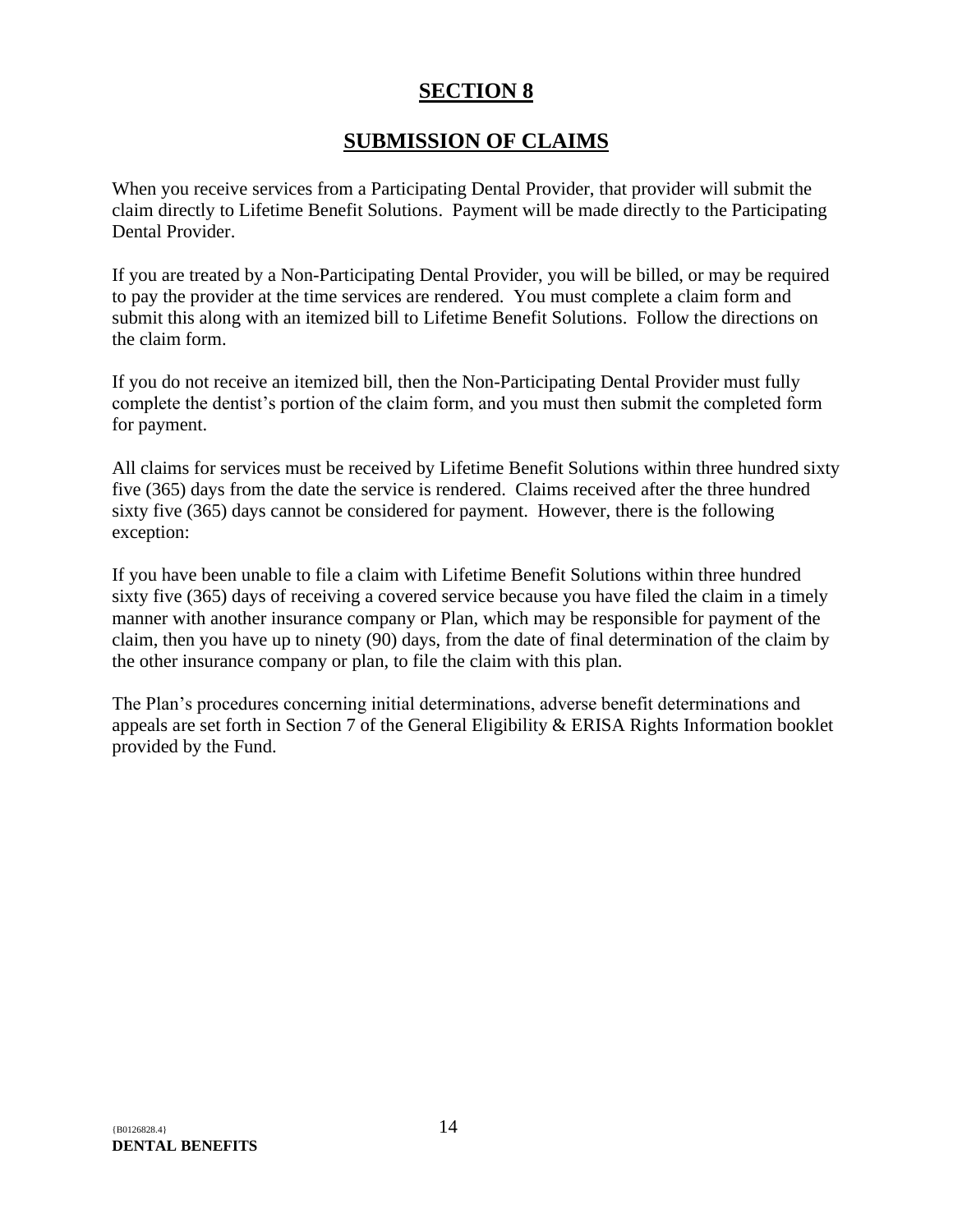# **NON-COVERED SERVICES**

<span id="page-14-0"></span>While the Fund provides benefits for most dental services, you and your dependents are not covered for the following:

- **1.** Cosmetic surgery or cosmetic or aesthetic treatment.
- **2.** Services for which no charge is incurred.
- **3.** Services that are not normally performed according to accepted standards of dental practice.
- **4.** Services that will be covered or partially paid for by No-Fault automobile insurance.
- **5.** Treatment of dental disease, injury or defect arising in the course of any occupation, including volunteer organizations where Workers' Compensation Benefits are provided.
- **6.** Treatment necessitated by war, declared or undeclared.
- **7.** Treatment provided by a dental or medical department maintained by any employer, mutual benefit association, union, trustee or similar type group.
- **8.** Services, supplies or treatment provided by Federal or Local government agency, unless required by law.
- **9.** Replacing stolen, broken or lost prosthetic or orthodontic appliances.
- **10.** Charges for broken appointments or for preparation of claim forms.
- **11.** Implants or crowns or pontics over implants.
- **12.** Educational or training programs or dietary instructions.
- **13.** Experimental procedures.
- **14.** Extra sets of dentures.
- **15.** Supplies necessary for proper dental care.
- **16.** Non-submitted claims or claims more than three hundred sixty five (365) days after dental work has begun.
- **17.** Replacement of congenitally missing teeth, even if the primary tooth that should have been replaced by that missing tooth is extracted or lost due to other circumstances.